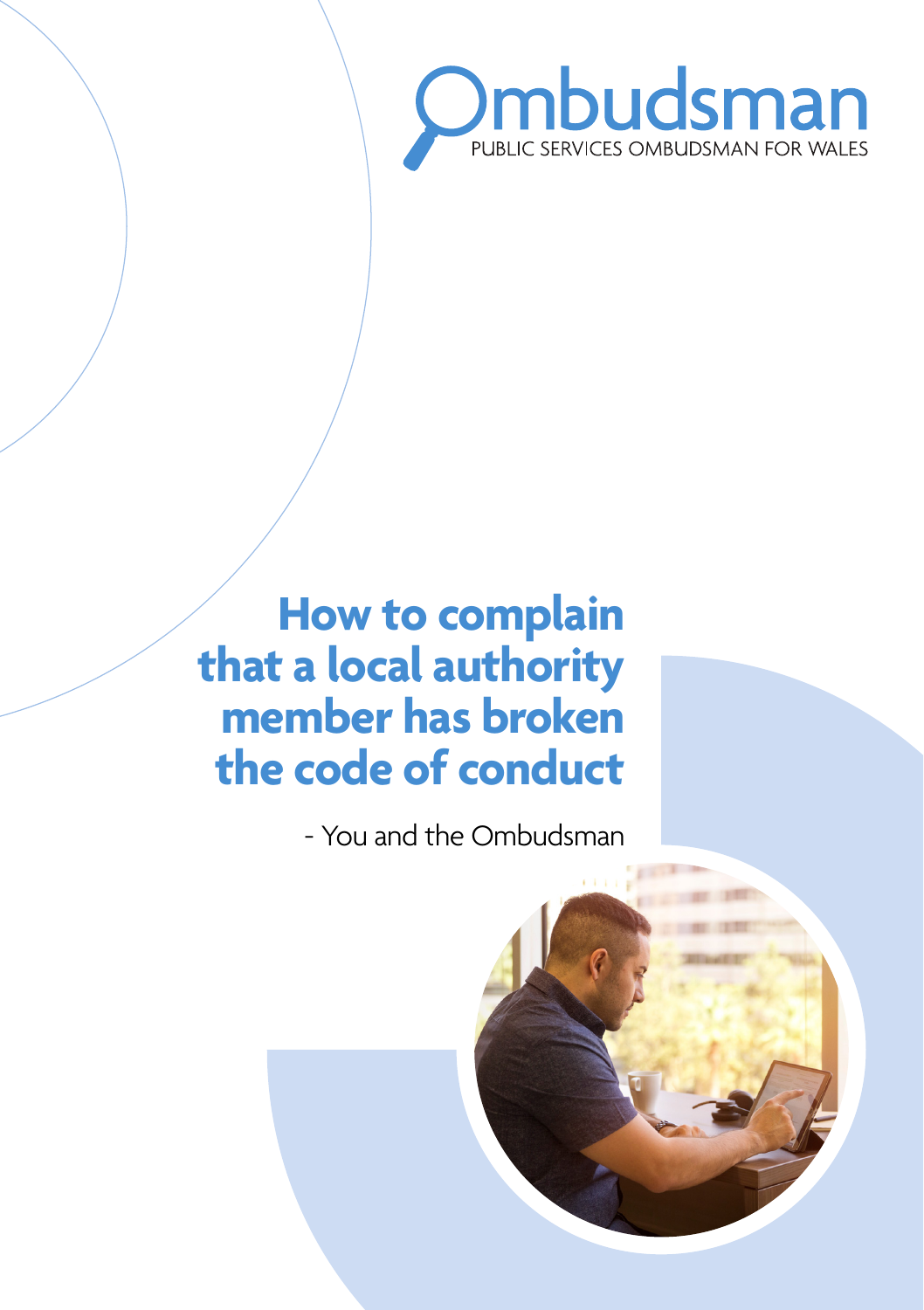## **Who is the Public Services Ombudsman for Wales?**

The Ombudsman is appointed by the Queen to look into complaints about public services in Wales. The Ombudsman also investigates complaints that members of local government bodies have behaved wrongly. He is independent and unbiased. The current Ombudsman is Nick Bennett.

The Ombudsman can consider complaints about the behaviour of members of:

- county and county borough councils;
- community councils;
- fire authorities, and national park authorities; and
- police and crime panels.

All these authorities have a code of conduct which sets out in detail how members must follow recognised principles of behaviour in public life

## **Who can make the complaint and what can you complain about?**

Anyone can make a complaint, as long as they have direct knowledge of the behaviour they are complaining about.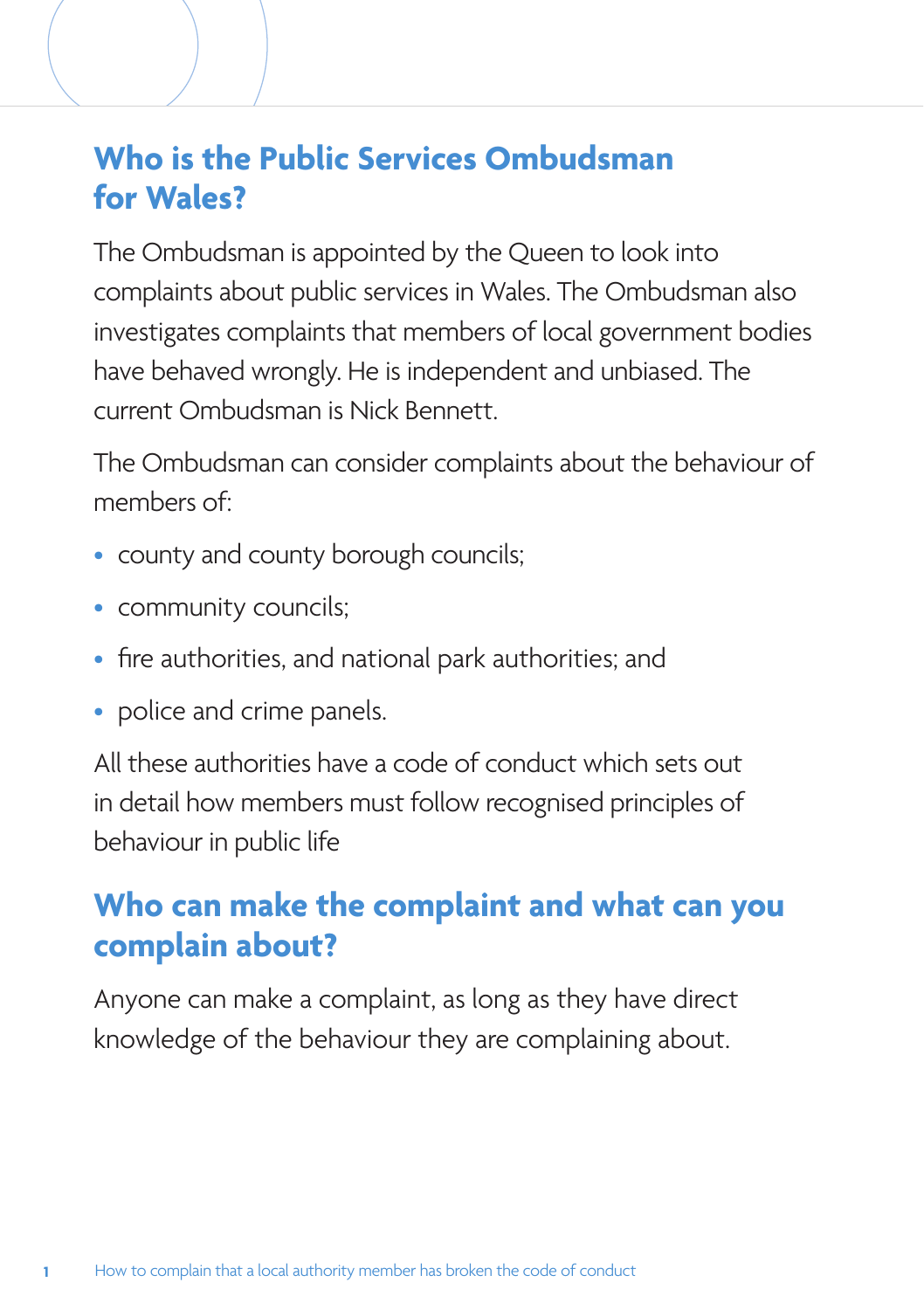

If you are a councillor, under your authority's code you must report any evidence which you have of a fellow councillor breaking the code. If you are a county councillor and your authority has a local resolution process and you want to make a complaint against another councillor in your authority, you should first of all make your complaint to your authority's Monitoring Officer. The reason for this is that it may be that your complaint can be resolved locally without the need for the Ombudsman to be involved. You must nevertheless remember that you also have a duty under the code not to make complaints which are vexatious (that is, they must not be made just to make mischief).

Examples of ways in which a member may break an authority's code of conduct include:

- behaving in a way that negatively affects their authority's reputation;
- using their position unfairly to gain an advantage for themselves or someone else - or to do someone else down;
- improper use of their authority's resources;
- failing to declare an interest;
- bullying behaviour;
- failing to treat everybody equally; and
- revealing confidential information about individuals without good reason.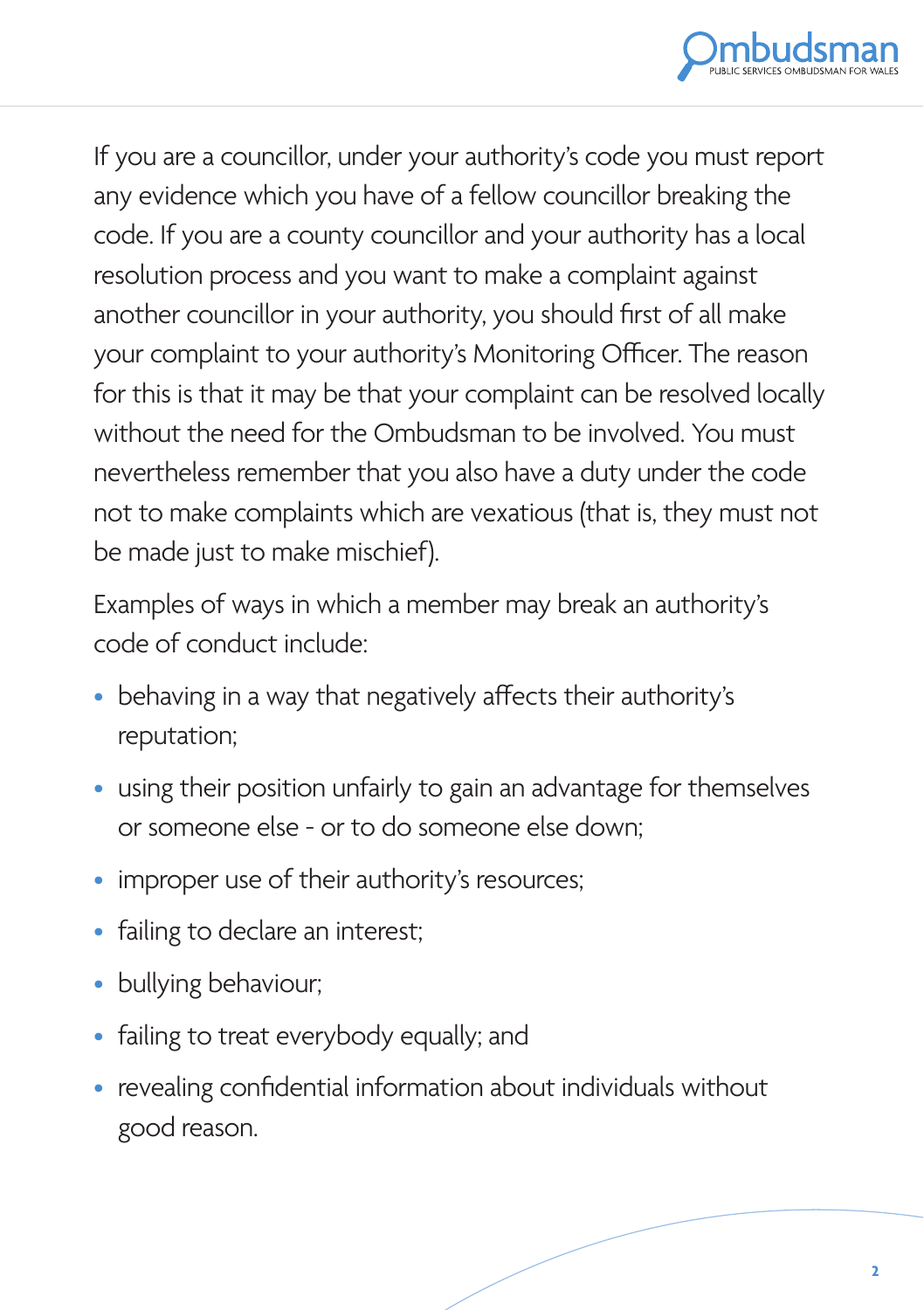## **What the Ombudsman cannot investigate**

The Ombudsman is appointed by the Queen to look into complaints about public services in Wales. The Ombudsman also investigates complaints that members of local government bodies have behaved wrongly. He is independent and unbiased. The current Ombudsman is Nick Bennett.

The Ombudsman can consider complaints about the behaviour of members of:

- Complaints about the behaviour of individual employees of an authority. (But if their behaviour led to you being unfairly treated, or receiving a bad service, you can complain about the authority itself. There is a separate leaflet to help you to do this.)
- Complaints not made in writing, or made anonymously.

#### **How do you make a complaint?**

- You must be prepared for your name and what you say in your complaint to be passed on to the member concerned and to the authority. You must also be prepared for the possibility that it may become public knowledge. You may need to be interviewed as part of any investigation.
- Your complaint must be in writing, preferably using the form in this leaflet. If you are unable to do this yourself, please contact us on 0300 790 0203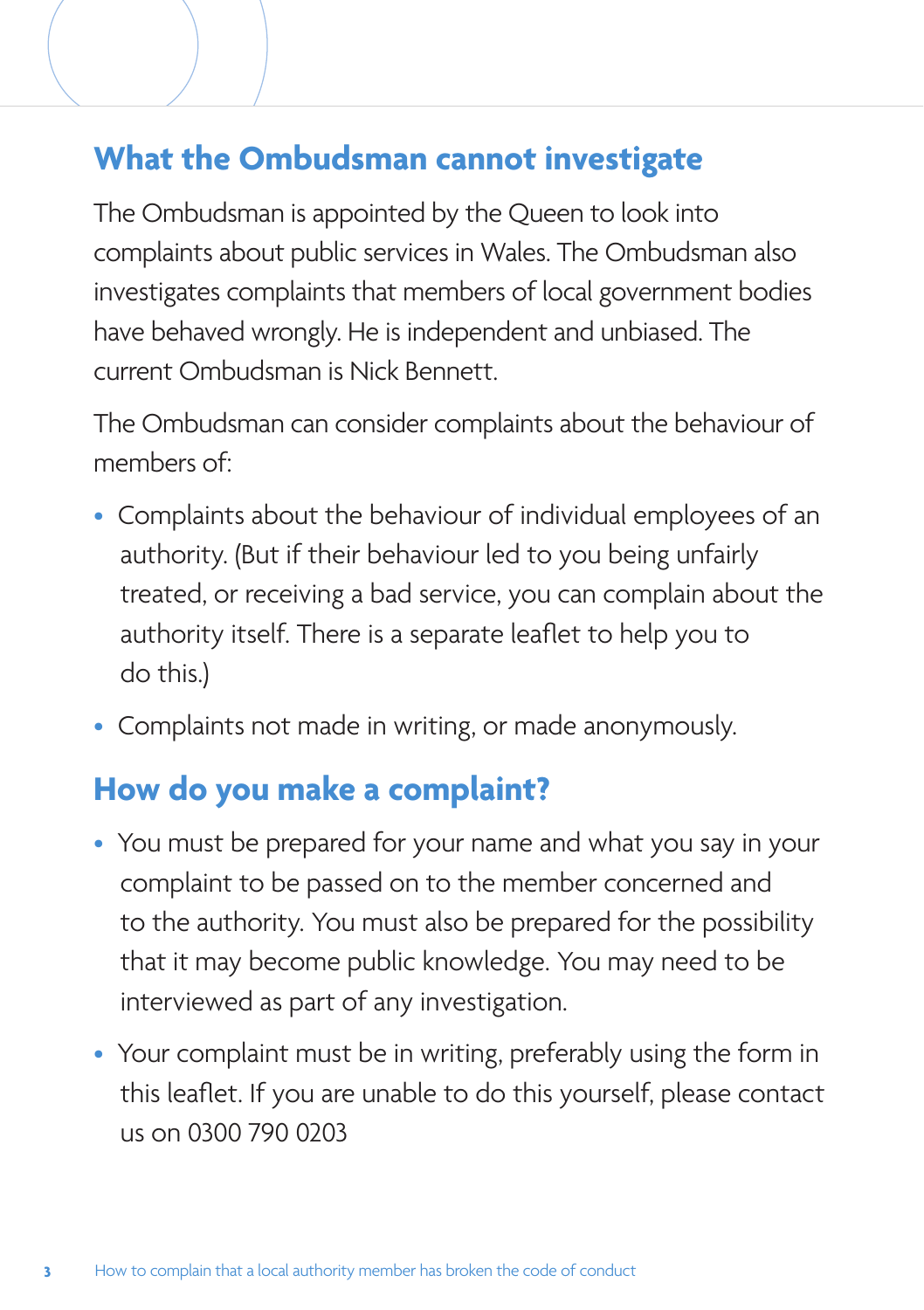

• You must tell the Ombudsman specifically what you believe the member has done which has broken their authority's code of conduct. (You have to give some direct evidence of this – the Ombudsman will not investigate a complaint which is based on what someone else has told you.)

# **What happens after you have filled in the complaint form and returned it to the Ombudsman?**

We will write to acknowledge we have received your complaint. We will then assess it to decide if we will investigate it. Sometimes, we may need to get in touch if some aspect of your complaint is not clear. If we decide not to investigate, we will tell you the reason. If we decide to investigate, we will let you know when we have started, and let you know the outcome.

The Ombudsman can decide whether he will investigate any complaint. Some of the complaints he receives are not serious enough to need investigating.

A number of the complaints which come to the Ombudsman are about rude or controversial things that members have said. The code of conduct is not meant to prevent robust political debate.

In deciding whether to investigate a complaint of a breach of the code the Ombudsman applies a two-stage test:

• first he looks to see whether there is evidence that a breach actually took place;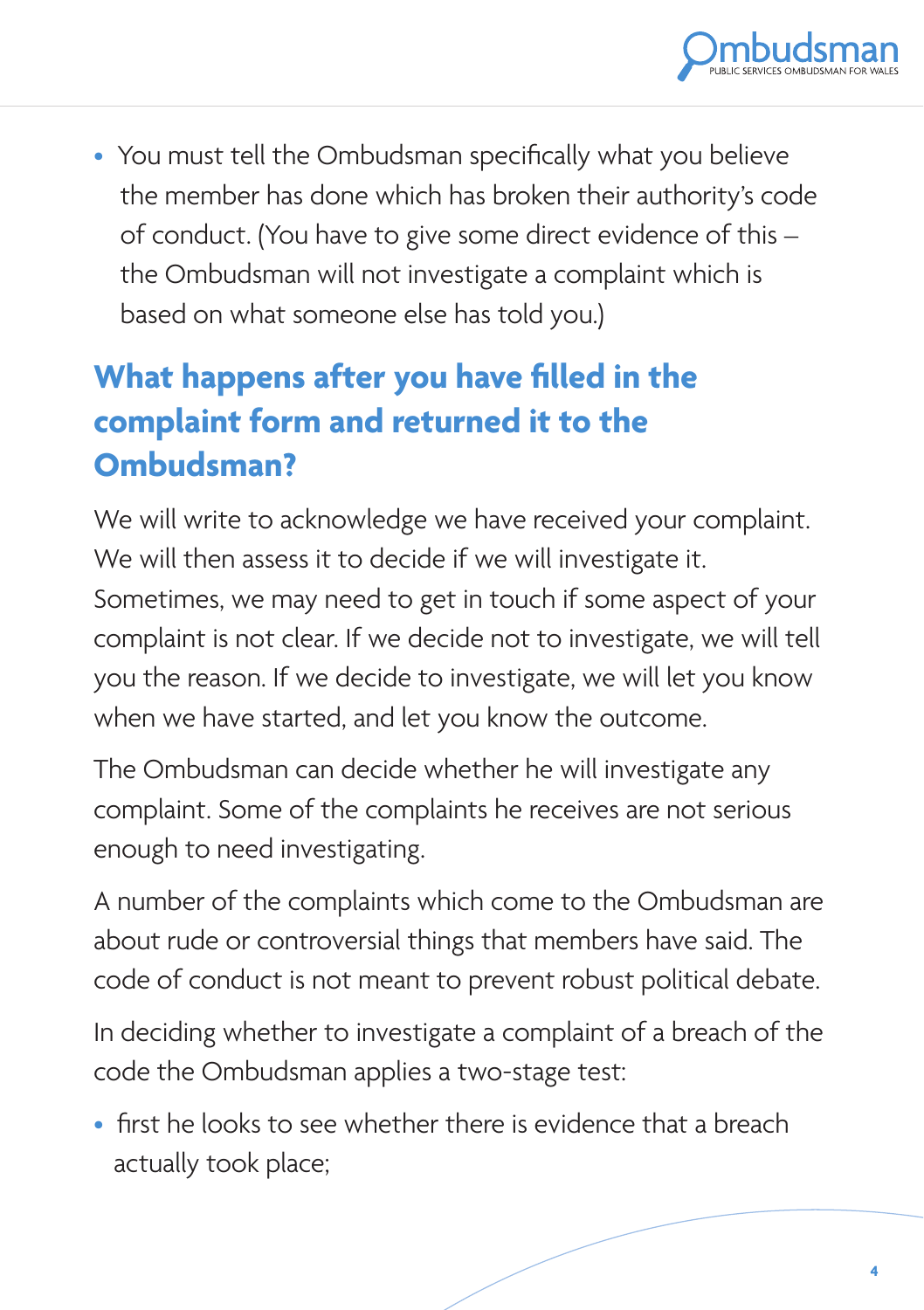• if there is, he then considers whether the breach alleged, if proved, would be likely to lead to a sanction being imposed on the member. In making his decision, the Ombudsman takes account of the outcomes of previous cases considered by standards committees and Adjudication Panels across Wales.

If the Ombudsman concludes that the first stage of the twostage test is met but not the second stage he will write to the relevant local authority Monitoring Officer stating that he does not intend to investigate the complaint. The Ombudsman will ask the Monitoring Officer whether they wish to carry out a local investigation. Where the Monitoring Officer agrees that an investigation is not called for the complainant will be told of the decision not to investigate. If the Monitoring Officer says that a local investigation is appropriate, then as allowed by the law, the matter will be passed to the Monitoring Officer for their own local investigation.

# **What are the possible outcomes of an investigation?**

The Ombudsman will investigate the matter thoroughly and fairly. He will act as quickly as possible. The time taken to complete an investigation will vary according to how complicated it is. Normally it will be completed within nine months. We will keep in touch with you and let you know what progress is being made. If he thinks it is appropriate, the Ombudsman can end his investigation at any time.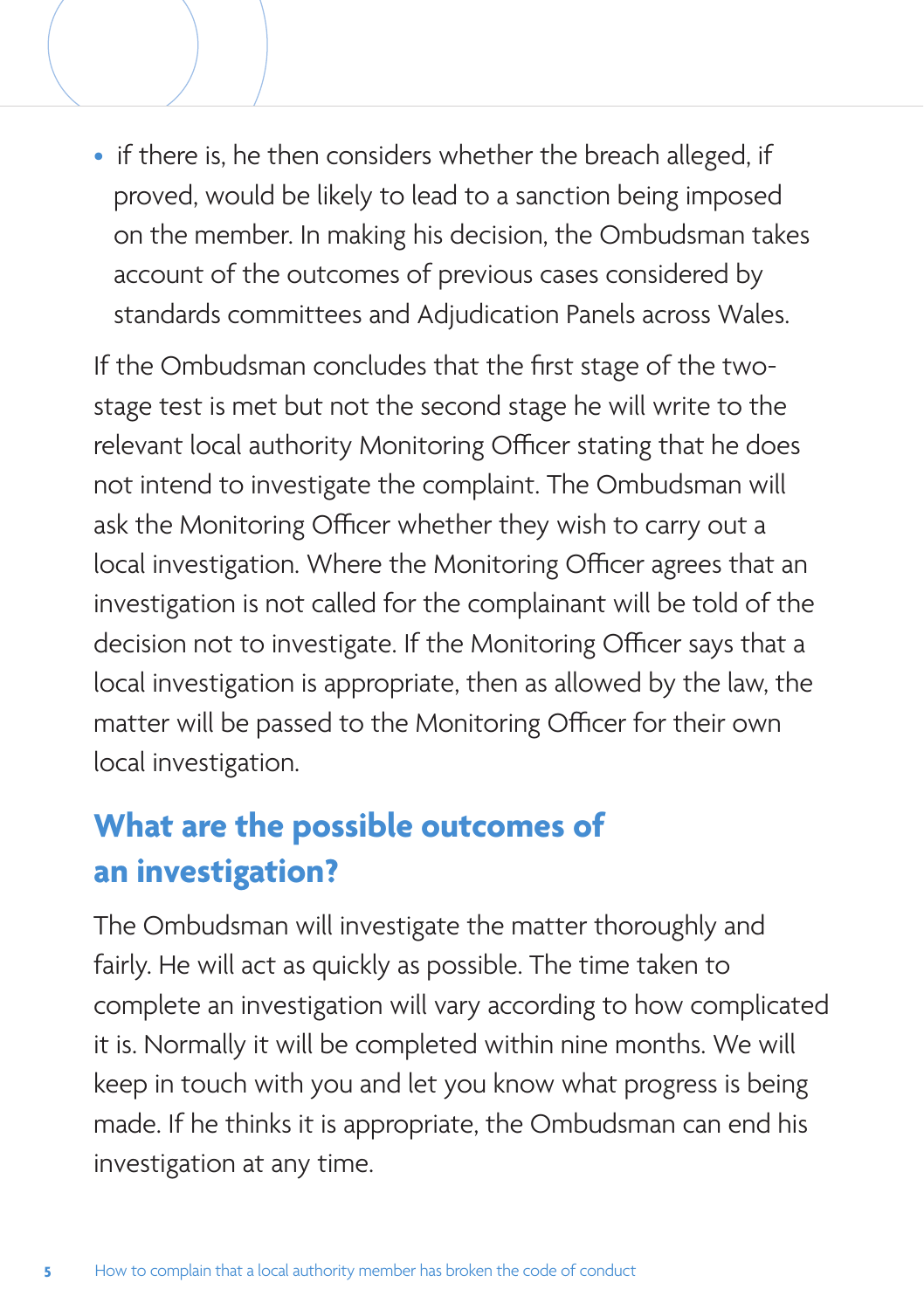

Once his investigation is complete, the Ombudsman may decide that there is no evidence that the code has been broken, or decide that no further action needs to be taken.

If he decides that there is enough evidence to do so, he will send a formal report either to the authority's standards committee or, depending on the circumstances, to the Adjudication Panel for Wales. You might be asked to give evidence to them. They will then decide if the code of conduct has been broken and, if so, what penalty to give the member concerned. The maximum penalty that a standards committee can apply is suspension for six months and the maximum that a tribunal of the Adjudication Panel can determine is five years' disqualification from office.

#### **Communicating with us**

We recognise that different people prefer to communicate with us in different ways. For example, some prefer more contact by telephone rather than in writing and some people prefer information from us in different formats such as on tape or CD. Others have different language preferences (this leaflet is available in Arabic, Bengali, Cantonese, French, Hindi, Polish, Somali and Urdu). Let us know what your requirements are and we will do our very best to meet your needs.

In times of trouble or distress, some people may act out of character. There may have been upsetting or distressing circumstances leading up to a complaint.